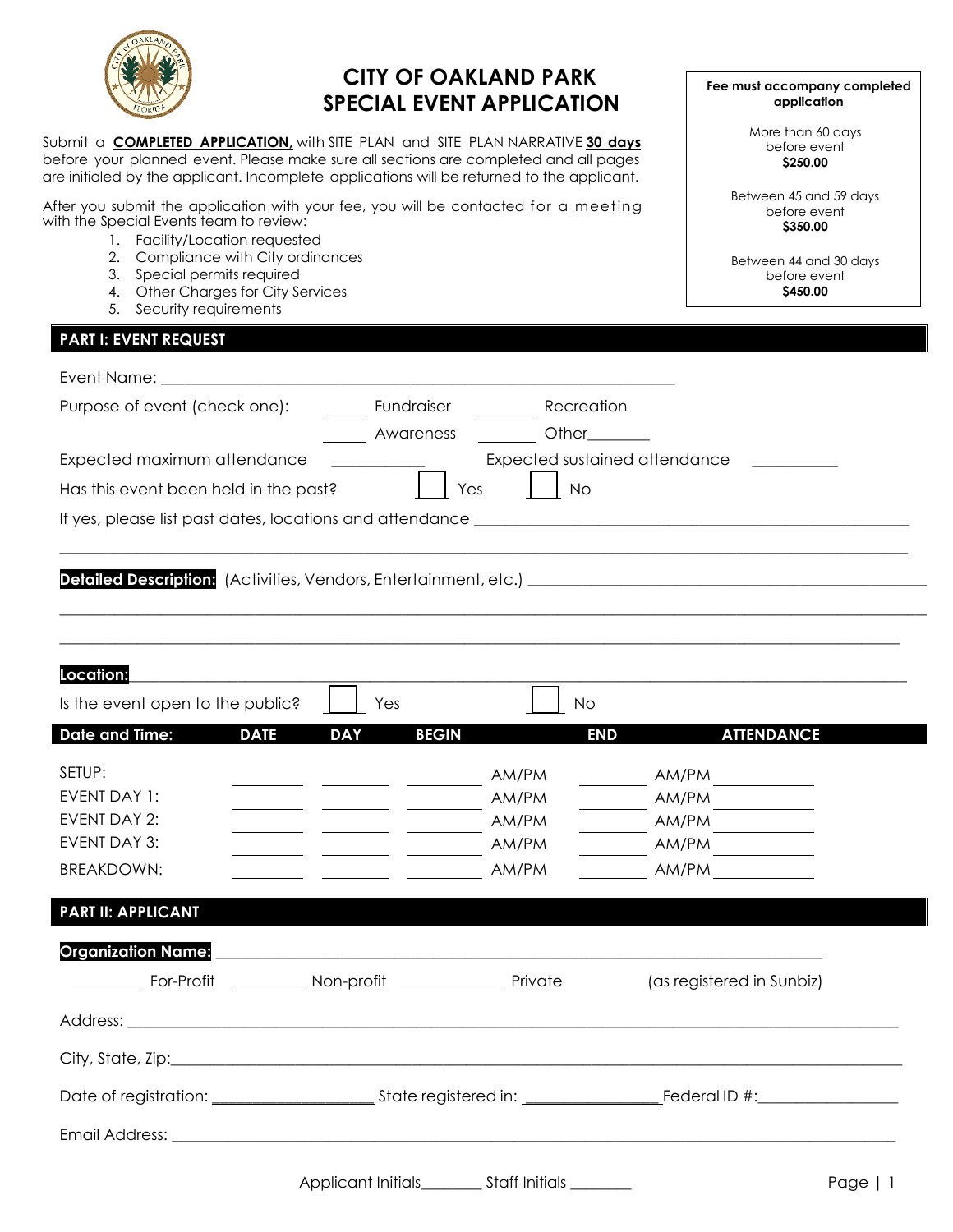## **Two Authorizing Officials for the Organization:**

|                                                                                                                                                                                                                                                       | Event Coordinator Name: <u>Coordinator Name: Coordinate Coordinate Coordinate Coordinator</u>                                                                                                                                                                                                                                                                                                                                                                                                                                                                                                                                                                                                                                                                                                                                              |  |
|-------------------------------------------------------------------------------------------------------------------------------------------------------------------------------------------------------------------------------------------------------|--------------------------------------------------------------------------------------------------------------------------------------------------------------------------------------------------------------------------------------------------------------------------------------------------------------------------------------------------------------------------------------------------------------------------------------------------------------------------------------------------------------------------------------------------------------------------------------------------------------------------------------------------------------------------------------------------------------------------------------------------------------------------------------------------------------------------------------------|--|
|                                                                                                                                                                                                                                                       |                                                                                                                                                                                                                                                                                                                                                                                                                                                                                                                                                                                                                                                                                                                                                                                                                                            |  |
|                                                                                                                                                                                                                                                       |                                                                                                                                                                                                                                                                                                                                                                                                                                                                                                                                                                                                                                                                                                                                                                                                                                            |  |
|                                                                                                                                                                                                                                                       | Secondary Contact Person: entertainment of the second second second second second second second second second                                                                                                                                                                                                                                                                                                                                                                                                                                                                                                                                                                                                                                                                                                                              |  |
|                                                                                                                                                                                                                                                       |                                                                                                                                                                                                                                                                                                                                                                                                                                                                                                                                                                                                                                                                                                                                                                                                                                            |  |
|                                                                                                                                                                                                                                                       |                                                                                                                                                                                                                                                                                                                                                                                                                                                                                                                                                                                                                                                                                                                                                                                                                                            |  |
|                                                                                                                                                                                                                                                       |                                                                                                                                                                                                                                                                                                                                                                                                                                                                                                                                                                                                                                                                                                                                                                                                                                            |  |
|                                                                                                                                                                                                                                                       |                                                                                                                                                                                                                                                                                                                                                                                                                                                                                                                                                                                                                                                                                                                                                                                                                                            |  |
|                                                                                                                                                                                                                                                       |                                                                                                                                                                                                                                                                                                                                                                                                                                                                                                                                                                                                                                                                                                                                                                                                                                            |  |
|                                                                                                                                                                                                                                                       |                                                                                                                                                                                                                                                                                                                                                                                                                                                                                                                                                                                                                                                                                                                                                                                                                                            |  |
|                                                                                                                                                                                                                                                       |                                                                                                                                                                                                                                                                                                                                                                                                                                                                                                                                                                                                                                                                                                                                                                                                                                            |  |
| (954) 630-4350 with any questions.<br><b>Alcohol For Sale:</b><br>$\vert$ $\vert$ Yes<br><b>Amusement Rides:</b><br>approval of all vendors and rides prior to use.<br><b>Electricity:</b><br>Yes<br>*Events requiring electricity must be permitted. | Building Permit Form - Apply and pay for the permits at least 30 days before the event. Contact the EBS Building & Permitting Services Division<br><b>Admission:</b> Will there be a charge for admission? <b>Admission</b> by the state of the set of the set of the set of the set of the set of the set of the set of the set of the set of the set of the set of the set of the set of<br>$\vert$ $\vert$ No<br><b>Alcohol For Free:</b> Yes<br><b>No</b><br>If yes, how will the beverages be controlled and served? (Draft truck, bartender, beer tub, etc.)<br>*Provide State of Florida alcohol licenses and \$500,000 of Liquor Liability Insurance 30 days before event.<br>$Yes \perp$<br>No<br>*Florida Bureau of Fair Rides (850) 921-1530 must be contacted 30 days before the event to schedule inspections and final<br>No |  |
|                                                                                                                                                                                                                                                       |                                                                                                                                                                                                                                                                                                                                                                                                                                                                                                                                                                                                                                                                                                                                                                                                                                            |  |
| Name of electrician:                                                                                                                                                                                                                                  |                                                                                                                                                                                                                                                                                                                                                                                                                                                                                                                                                                                                                                                                                                                                                                                                                                            |  |
| <b>Entertainment:</b><br>Yes                                                                                                                                                                                                                          | <b>No</b>                                                                                                                                                                                                                                                                                                                                                                                                                                                                                                                                                                                                                                                                                                                                                                                                                                  |  |
|                                                                                                                                                                                                                                                       | If yes, what type of entertainment will be there? Any notable performers and/or bands?                                                                                                                                                                                                                                                                                                                                                                                                                                                                                                                                                                                                                                                                                                                                                     |  |
|                                                                                                                                                                                                                                                       |                                                                                                                                                                                                                                                                                                                                                                                                                                                                                                                                                                                                                                                                                                                                                                                                                                            |  |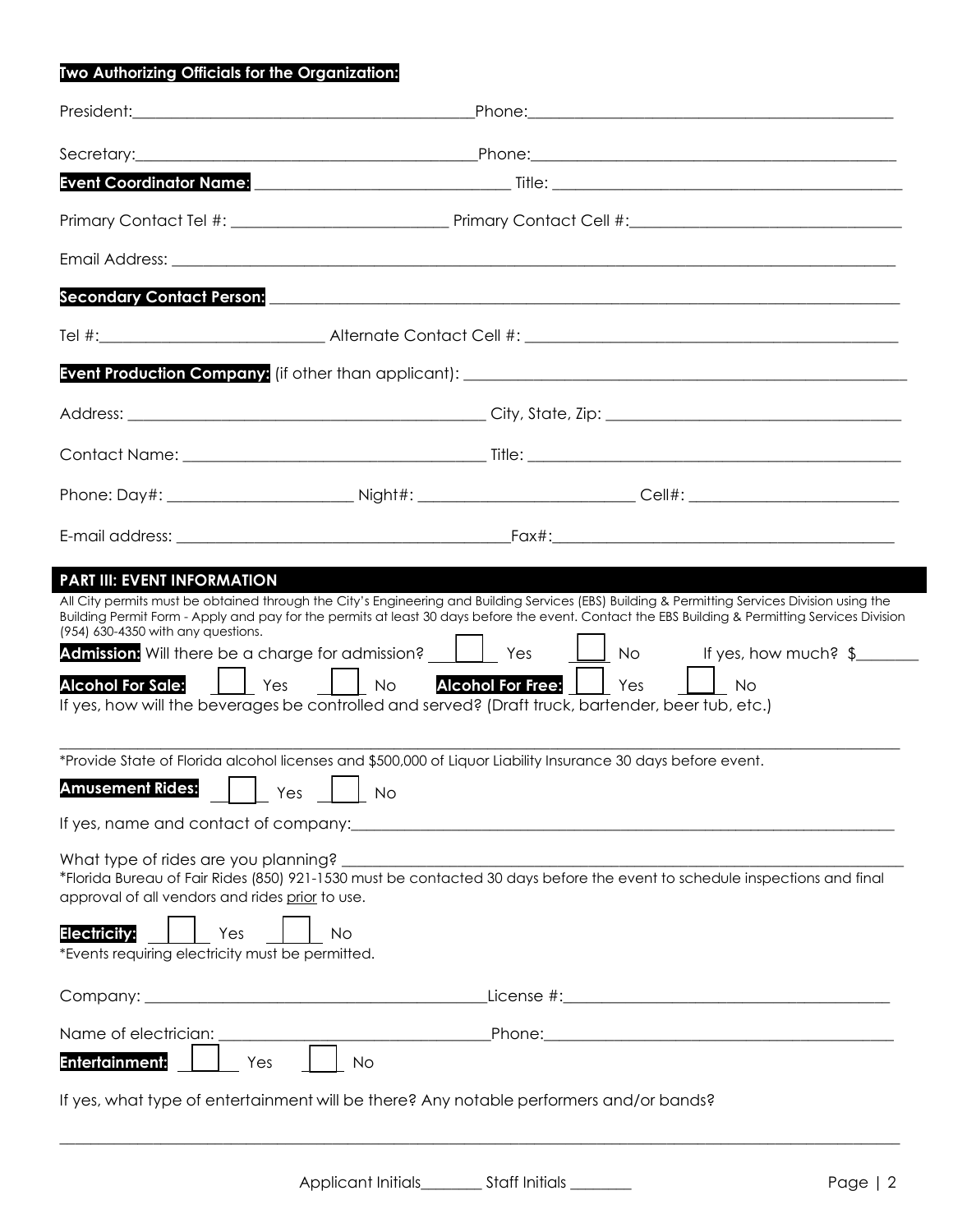| <b>Fencing or Barricades:</b><br>Yes<br>No<br>* Include proposed fences in your Site Plan & Narrative                                                                                                                                                                                                                                                                              |
|------------------------------------------------------------------------------------------------------------------------------------------------------------------------------------------------------------------------------------------------------------------------------------------------------------------------------------------------------------------------------------|
| <b>Fireworks &amp; Flame Effects:</b><br>Yes<br>No                                                                                                                                                                                                                                                                                                                                 |
| Name & Contact of Company conducting the show: _________________________________                                                                                                                                                                                                                                                                                                   |
| <b>Food Vendors:</b><br>Yes<br>No                                                                                                                                                                                                                                                                                                                                                  |
| <b>Food Trucks:</b><br>Yes<br><b>No</b>                                                                                                                                                                                                                                                                                                                                            |
| *All food trucks must be inspected by Fire Marshal prior to operating within the city.                                                                                                                                                                                                                                                                                             |
|                                                                                                                                                                                                                                                                                                                                                                                    |
|                                                                                                                                                                                                                                                                                                                                                                                    |
|                                                                                                                                                                                                                                                                                                                                                                                    |
|                                                                                                                                                                                                                                                                                                                                                                                    |
|                                                                                                                                                                                                                                                                                                                                                                                    |
|                                                                                                                                                                                                                                                                                                                                                                                    |
|                                                                                                                                                                                                                                                                                                                                                                                    |
|                                                                                                                                                                                                                                                                                                                                                                                    |
|                                                                                                                                                                                                                                                                                                                                                                                    |
|                                                                                                                                                                                                                                                                                                                                                                                    |
| * State Health Dept. (954) 397-9366 must be notified 10 days prior to event.                                                                                                                                                                                                                                                                                                       |
| *All Food Vendors cooking or warming food on-site must be inspected by the City of OP Fire Marshal or designee, to ensure<br>compliance prior to serving food. A fire extinguisher is required for each food booth. If a propane tank is used for a fuel<br>source, it must be secured on the outside of the booth. Inspections during non-working hours will cost additional fees |
| <b>Music:</b><br>Yes<br>No<br>If yes, what music format(s) will be used? (amplified, acoustic, recorded, live, MC, DJ, etc.):                                                                                                                                                                                                                                                      |
| List the type of equipment you will use (speakers, amplifier, drums, etc):                                                                                                                                                                                                                                                                                                         |
|                                                                                                                                                                                                                                                                                                                                                                                    |
| Days and times music will be played: [10] and the summary control of the plays and times music will be played:                                                                                                                                                                                                                                                                     |
| How close is the event to the nearest residence?<br><u> 1989 - Johann Stoff, deutscher Stoffen und der Stoffen und der Stoffen und der Stoffen und der Stoffen und der</u>                                                                                                                                                                                                         |
| Soundproofing equipment?<br>Yes<br>No                                                                                                                                                                                                                                                                                                                                              |
| Security/Police:<br>Will security be on site overnight?<br>Yes<br>No<br>Detail Deputy:________________<br>Yes<br><b>No</b>                                                                                                                                                                                                                                                         |
| How many deputies: _________________<br>Date Confirmed:<br><u> 1980 - Johann Barnett, fransk politik (</u>                                                                                                                                                                                                                                                                         |
| Person contacted:<br><u> 1980 - Jan Barbara, martxa al II-lea (h. 1980).</u>                                                                                                                                                                                                                                                                                                       |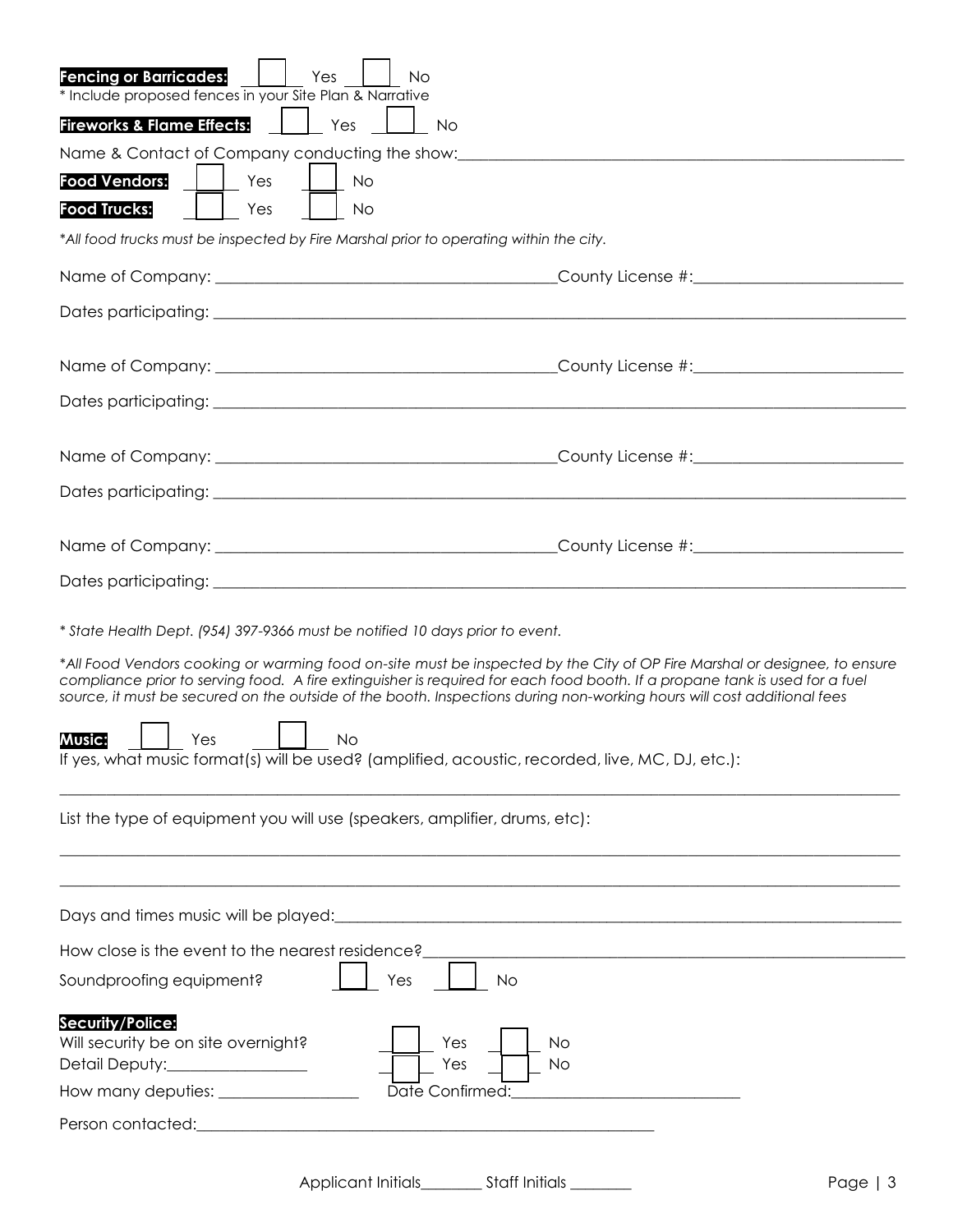|                                                                                          |                                                                                                                                                                                                                                                                                                                                                                              | Security Company: _______________________Contact: _______________________________Phone: _____________________                                                                                                                                                                                                                                                                                            |
|------------------------------------------------------------------------------------------|------------------------------------------------------------------------------------------------------------------------------------------------------------------------------------------------------------------------------------------------------------------------------------------------------------------------------------------------------------------------------|----------------------------------------------------------------------------------------------------------------------------------------------------------------------------------------------------------------------------------------------------------------------------------------------------------------------------------------------------------------------------------------------------------|
|                                                                                          | Duration Security will be present: example and a series of the series of the series of the series of the series of the series of the series of the series of the series of the series of the series of the series of the serie                                                                                                                                               |                                                                                                                                                                                                                                                                                                                                                                                                          |
| office phone 954-831-8199 and fax 954-797-0926.                                          |                                                                                                                                                                                                                                                                                                                                                                              | * Applicant will be responsible for submitting a traffic and crowd control plan and may be required to hire off-duty Special<br>Detail Broward Sheriff's deputies for traffic and crowd control. Special details application must be submitted to Broward Sheriff's<br>Office - Special Details permit office located at 2601 W. Broward Blvd, Fort Lauderdale, FL 33312. Additional contact information |
| permission) also show available public parking.                                          |                                                                                                                                                                                                                                                                                                                                                                              | <b>Parking Impact:</b> Please provide the number of parking spaces available on site being provided by the event<br>organizers, the number of spaces available from other properties (letter stating the property owners granted                                                                                                                                                                         |
|                                                                                          |                                                                                                                                                                                                                                                                                                                                                                              |                                                                                                                                                                                                                                                                                                                                                                                                          |
|                                                                                          |                                                                                                                                                                                                                                                                                                                                                                              |                                                                                                                                                                                                                                                                                                                                                                                                          |
|                                                                                          |                                                                                                                                                                                                                                                                                                                                                                              |                                                                                                                                                                                                                                                                                                                                                                                                          |
|                                                                                          |                                                                                                                                                                                                                                                                                                                                                                              |                                                                                                                                                                                                                                                                                                                                                                                                          |
| $\vert$ $\vert$ Yes $\vert$ $\vert$<br><b>Road Closings:</b>                             | <b>No</b>                                                                                                                                                                                                                                                                                                                                                                    |                                                                                                                                                                                                                                                                                                                                                                                                          |
|                                                                                          |                                                                                                                                                                                                                                                                                                                                                                              |                                                                                                                                                                                                                                                                                                                                                                                                          |
|                                                                                          |                                                                                                                                                                                                                                                                                                                                                                              |                                                                                                                                                                                                                                                                                                                                                                                                          |
|                                                                                          | * Closing roads requires submitting an approved Maintenance of Traffic plan                                                                                                                                                                                                                                                                                                  |                                                                                                                                                                                                                                                                                                                                                                                                          |
| <b>Sanitation &amp; Waste:</b><br>Will the event encourage Recycling and Sustainability? |                                                                                                                                                                                                                                                                                                                                                                              | Yes<br><b>No</b>                                                                                                                                                                                                                                                                                                                                                                                         |
| All grounds must be cleaned up immediately after completion of event.                    | How many recycle receptacles _____________ How many trash receptacles____________                                                                                                                                                                                                                                                                                            |                                                                                                                                                                                                                                                                                                                                                                                                          |
| <b>Tents or Canopies:</b>                                                                | $Yes$    <br><b>No</b>                                                                                                                                                                                                                                                                                                                                                       |                                                                                                                                                                                                                                                                                                                                                                                                          |
|                                                                                          | Quantity and size of each?<br>and the contract of the contract of the contract of the contract of the contract of the contract of the contract of the contract of the contract of the contract of the contract of the contract o                                                                                                                                             |                                                                                                                                                                                                                                                                                                                                                                                                          |
| Company Name:<br>(with walls).<br>Toilets:<br>Yes                                        | Contact:<br>*A detailed Site Plan showing the locations and size of each canopy or tent is required. A permit and final inspection is<br>required if there are tents/canopies that exceed 10x10, or if they are going to be used for cooking or if there are Tents<br>No.<br>*All toilets must be removed within 24 hours. Portable Toilets are regulated by Broward County. | Phone:                                                                                                                                                                                                                                                                                                                                                                                                   |
| <b>PART IV: SECURITY AND EMERGENCY SERVICES</b>                                          |                                                                                                                                                                                                                                                                                                                                                                              |                                                                                                                                                                                                                                                                                                                                                                                                          |

Your Event may require Security and Emergency Services which will be determined using this application, your Site Plan and Narrative, MOT, transportation plan and any additional information requested during your Special Events meeting. The hourly rate and costs for services will be quoted on the "Cost Estimate" worksheet developed at the meeting and provided to the organizer. The cost may change after the meeting.

#### **Fire Prevention and Emergency Medical Services**

Fire Rescue may need to inspect your event or provide services based on your Building Permit, expected attendance and other risk factors such as alcohol, time, day, location, event type or weather.

| <b>On-site Contact: Name</b> |                    | Phone          |           |
|------------------------------|--------------------|----------------|-----------|
|                              | Applicant Initials | Staff Initials | Page $ 4$ |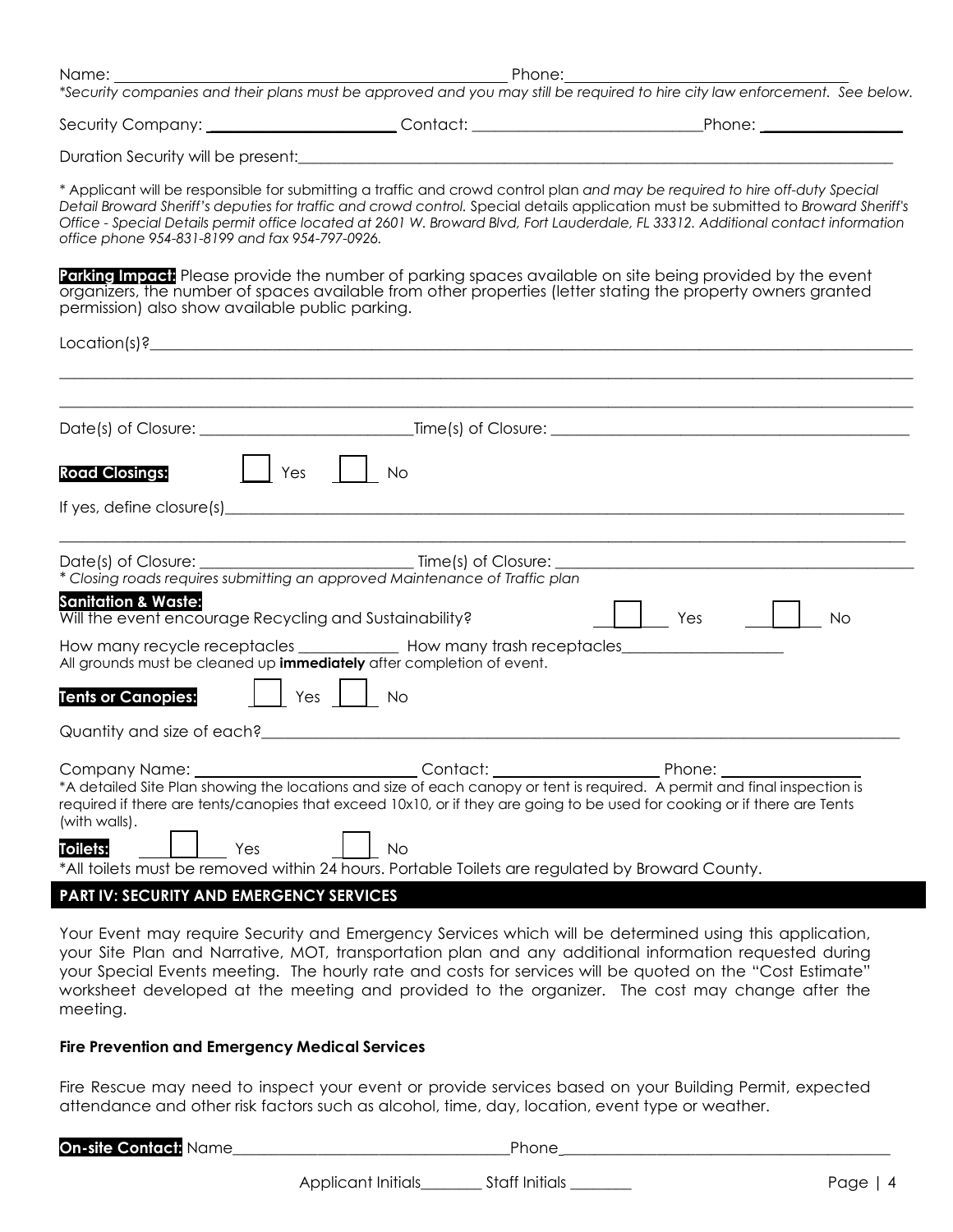- 1. ALL events **Event Site Plan & Narrative**  show stages, restrooms, fencing, tents etc.
- 2. Closed Roads **Maintenance of Traffic Plan**  show barricades, directions, cones, etc.
- 3. Security needs **Security Plan**  detail how event coordinator will manage security.



**Notes:\_\_\_\_\_\_\_\_\_\_\_\_\_\_\_\_\_\_\_\_\_\_\_\_\_\_\_\_\_\_\_\_\_\_\_\_\_\_\_\_\_\_\_\_\_\_\_\_\_\_\_\_\_\_\_\_\_\_\_\_\_\_\_\_\_\_\_\_\_\_\_\_\_\_\_\_\_\_\_\_\_\_\_\_\_\_\_\_\_\_\_\_\_\_\_\_\_\_\_\_\_**

**\_\_\_\_\_\_\_\_\_\_\_\_\_\_\_\_\_\_\_\_\_\_\_\_\_\_\_\_\_\_\_\_\_\_\_\_\_\_\_\_\_\_\_\_\_\_\_\_\_\_\_\_\_\_\_\_\_\_\_\_\_\_\_\_\_\_\_\_\_\_\_\_\_\_\_\_\_\_\_\_\_\_\_\_\_\_\_\_\_\_\_\_\_\_\_\_\_\_\_\_\_\_\_\_\_\_\_**

**\_\_\_\_\_\_\_\_\_\_\_\_\_\_\_\_\_\_\_\_\_\_\_\_\_\_\_\_\_\_\_\_\_\_\_\_\_\_\_\_\_\_\_\_\_\_\_\_\_\_\_\_\_\_\_\_\_\_\_\_\_\_\_\_\_\_\_\_\_\_\_\_\_\_\_\_\_\_\_\_\_\_\_\_\_\_\_\_\_\_\_\_\_\_\_\_\_\_\_\_\_\_\_\_\_\_\_**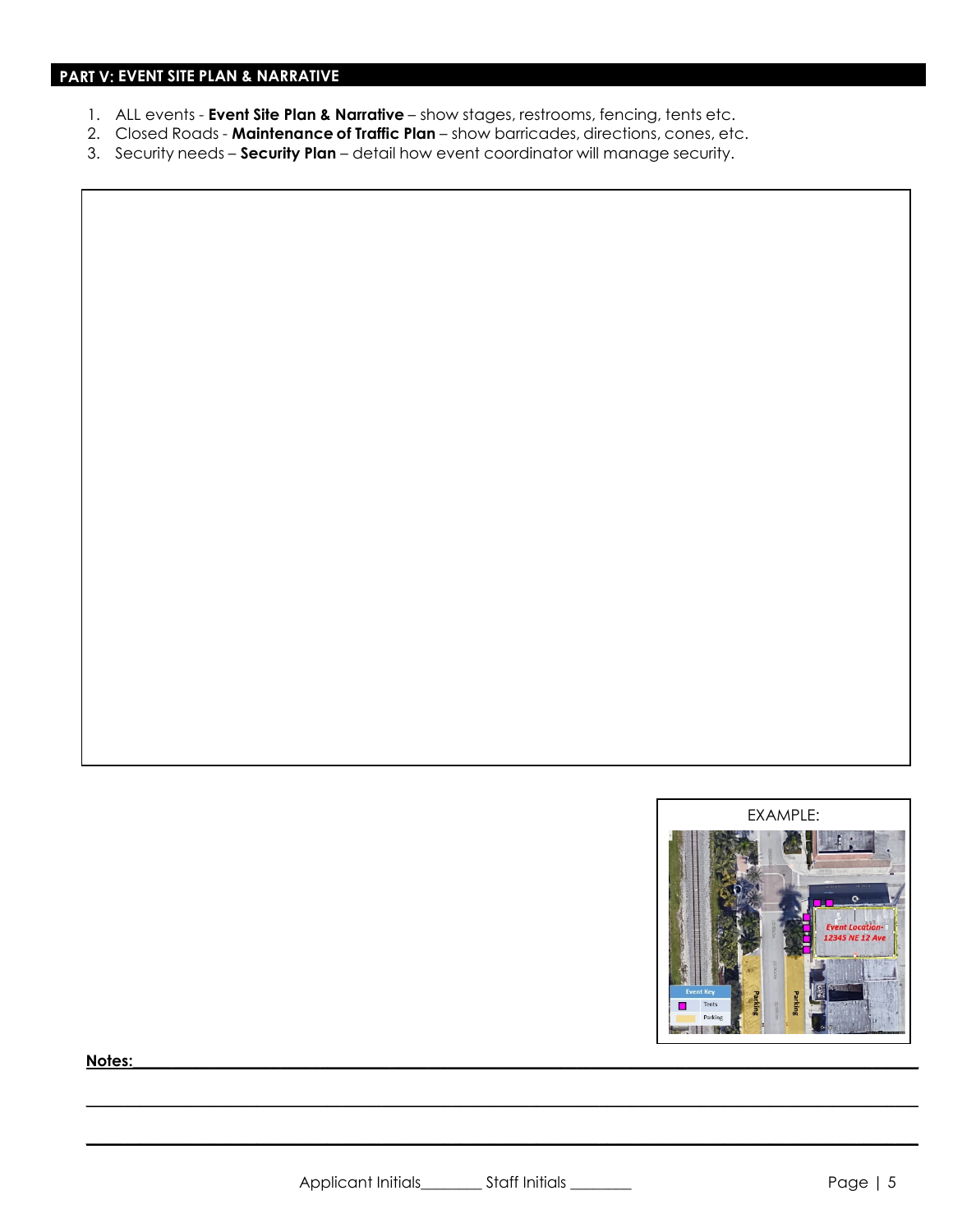### **PART VI: APPLICANT'S ACCEPTANCE**

*The information I have provided on this application is true and complete to the best of my knowledge. I understand that approval of this event is contingent upon review and approval of all City Disciplines and the City Manager's Office.* 

**\_\_\_\_\_\_\_\_\_\_\_\_\_\_\_\_\_\_\_\_\_\_\_\_\_\_\_\_\_\_\_\_\_\_\_\_\_\_\_\_\_\_\_\_\_\_\_\_\_\_\_\_\_\_\_\_\_\_\_\_\_\_\_\_\_\_\_\_**

*To the fullest extent of the law, I agree to defend, pay on behalf of, indemnify, and hold harmless, the City of Oakland Park, its elected officials, employees, volunteers, and others working on behalf of the City of Oakland Park against any and all claims, demands, suits, or loss including all costs connected therewith, and for any damages which may be asserted, claimed, or recovered against or from the City of Oakland Park, it's elected officials, employees, volunteers, or others working on behalf of the City of Oakland Park, by reason of personal injury, including bodily injury or death and/or property damage, including loss of use thereof, which arises out of or is in any way connected or associated with this Special Event Permit. Furthermore, I agree to be responsible for any fees relating to damage of public property incurred by the Special Event which are detailed in a written report provided to the Special Event Applicant no later than seven (7) days after the event.* 

**\_\_\_\_\_\_\_\_\_\_\_\_\_\_\_\_\_\_\_\_\_\_\_\_\_\_\_\_\_\_\_\_\_\_\_\_\_\_\_\_\_\_\_\_\_\_\_\_\_\_\_\_\_\_\_\_\_\_\_\_\_\_\_\_\_\_\_\_\_\_\_\_\_\_\_\_\_\_\_\_\_\_\_\_\_\_\_\_\_\_\_\_\_\_\_\_\_\_\_\_\_\_\_\_\_\_\_**

**\_\_\_\_\_\_\_\_\_\_\_\_\_\_\_\_\_\_\_\_\_\_\_\_\_\_\_\_\_\_\_\_\_\_\_\_\_\_\_\_\_\_\_\_\_\_\_\_\_\_\_\_\_\_\_\_\_\_\_\_\_\_\_\_\_\_\_\_\_\_\_\_\_\_\_\_\_\_\_\_\_\_\_\_\_\_\_\_\_\_\_\_\_\_\_\_\_\_\_\_\_\_\_\_\_\_\_**

**\_\_\_\_\_\_\_\_\_\_\_\_\_\_\_\_\_\_\_\_\_\_\_\_\_\_\_\_\_\_\_\_\_\_\_\_\_\_\_\_\_\_\_\_\_\_\_\_\_\_\_\_\_\_\_\_\_\_\_\_\_\_\_\_\_\_\_\_\_\_\_\_\_\_\_\_\_\_\_\_\_\_\_\_\_\_\_\_\_\_\_\_\_\_\_\_\_\_\_\_\_\_\_\_\_\_\_**

#### (Please initial)

*\_\_\_\_\_\_\_ No advertising for this event of any kind shall be permitted until an approved Special Event Permit has been issued by the City of Oakland Park. Failure to adhere to this will result in the denial of the permit.*

*Off-site signage such as banners, snipe signs or postings are not permitted. Failure to adhere to this will result in the denial of the permit.*

| Signature of Special Event Permit Applicant                                                                                                                                                                                         |                                                  | Date |  |
|-------------------------------------------------------------------------------------------------------------------------------------------------------------------------------------------------------------------------------------|--------------------------------------------------|------|--|
| <b>Notary as to Special Event Permit Applicant</b>                                                                                                                                                                                  |                                                  |      |  |
| <b>STATE OF FLORIDA</b>                                                                                                                                                                                                             |                                                  |      |  |
| <b>COUNTY OF BROWARD</b>                                                                                                                                                                                                            |                                                  |      |  |
| The foregoing instrument was acknowledged before me this _______ day of __________, 20___.                                                                                                                                          |                                                  |      |  |
| By ______________________, who is personally known to me, or, if not, produced the following                                                                                                                                        |                                                  |      |  |
|                                                                                                                                                                                                                                     |                                                  |      |  |
| <b>NOTARY PUBLIC</b>                                                                                                                                                                                                                |                                                  |      |  |
|                                                                                                                                                                                                                                     |                                                  |      |  |
|                                                                                                                                                                                                                                     |                                                  |      |  |
| <b>Print:</b> Print: Print: Print: Print: Print: Print: Print: Print: Print: Print: Print: Print: Print: Print: Print: Print: Print: Print: Print: Print: Print: Print: Print: Print: Print: Print: Print: Print: Print: Print: Pri | My Commission Number: 2008 My Commission Number: |      |  |
| <b>PART VI: SUBMISSION</b>                                                                                                                                                                                                          |                                                  |      |  |

Applicant Initials extending the Staff Initials extending the state of the Page | 6